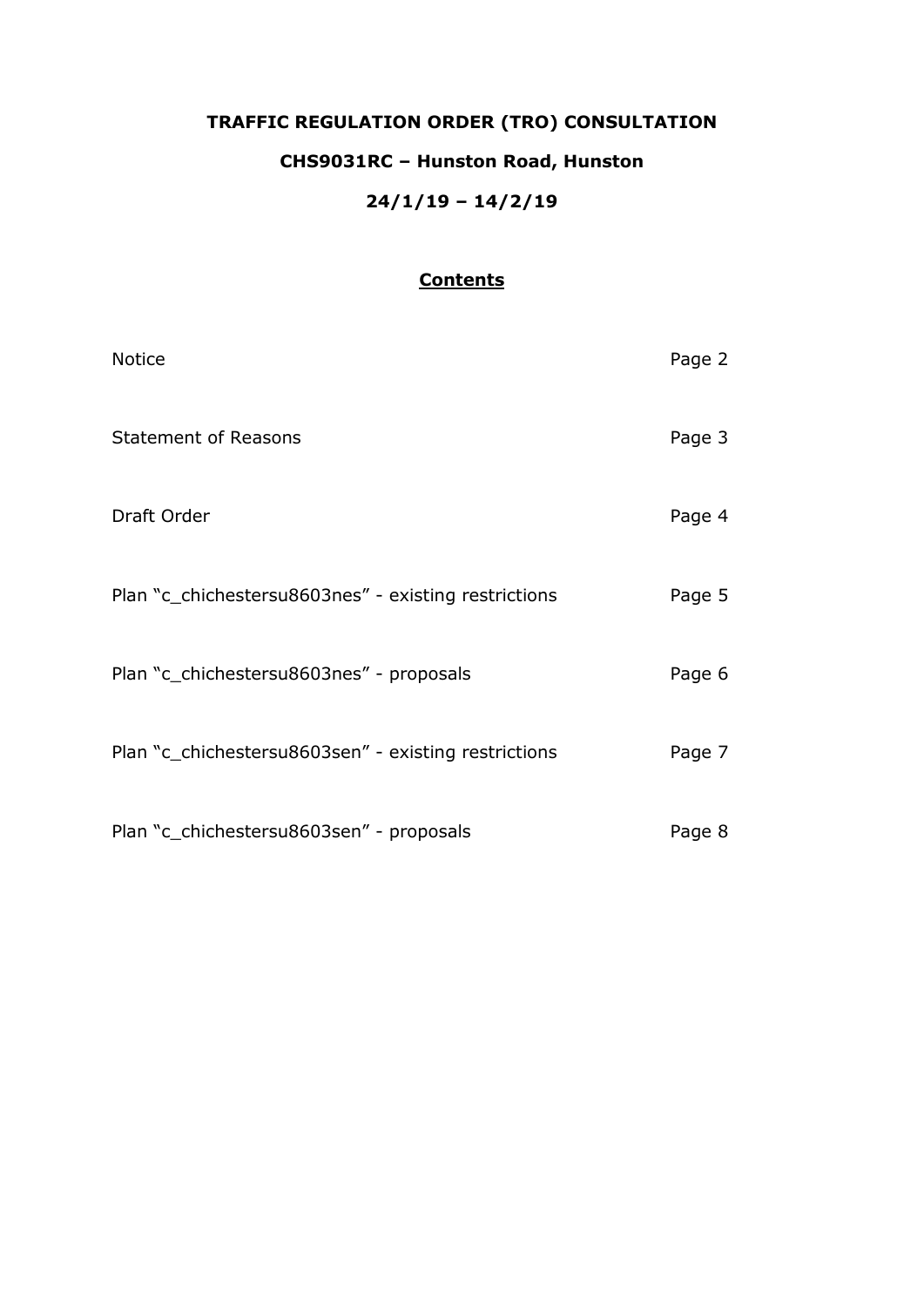#### **WEST SUSSEX COUNTY COUNCIL ((CHICHESTER) (PARKING PLACES AND TRAFFIC REGULATION) (CONSOLIDATION) ORDER 2010) (HUNSTON ROAD AMENDMENT) ORDER 201\***

**NOTICE** is hereby given that in exercise of their powers under the Road Traffic Regulation Act 1984, West Sussex County Council, propose to make a permanent Order, the effect of which will be to introduce a no waiting loading and unloading restriction at any time on a section of the western side of B2145 Hunston Road adjacent to the Quarry

Full details of the proposals in this Notice can be viewed on our website [www.westsussex.gov.uk/tro.](http://www.westsussex.gov.uk/tro) The website includes a response form for comments or objections.

The documents may be inspected at West Sussex County Council, County Hall, Chichester during normal office hours, and at the Chichester Public Library, Tower Street, Chichester PO18 8HN during normal library opening hours.

Any objections or comments about the proposal must be received by 14 February 2019. These may be sent via the response form on the website, in writing to: TRO Team, West Sussex County Council, The Grange, Tower Street, Chichester, PO19 1QJ; or by e-mail to: [tro.team@westsussex.gov.uk.](mailto:tro.team@westsussex.gov.uk)

Library staff will NOT be in a position to answer questions on the proposal and all correspondence should be addressed to the undersigned, quoting reference no. TRO/CHS9031/RC. Only correspondence including a full name and address will be considered.

Dated this 24 January 2019

Director of Law & Assurance County Hall Chichester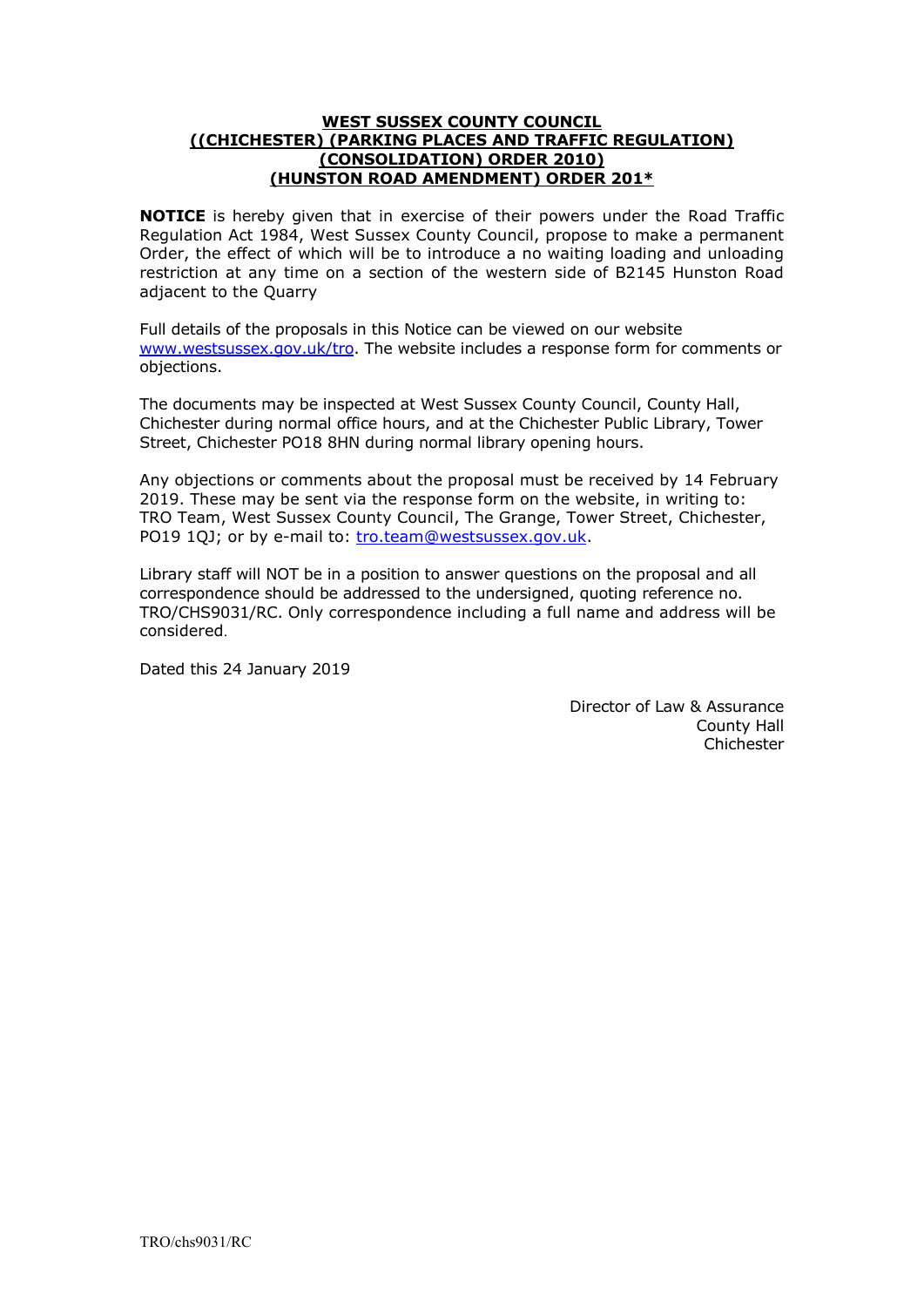#### **WEST SUSSEX COUNTY COUNCIL ((CHICHESTER) (PARKING PLACES AND TRAFFIC REGULATION) (CONSOLIDATION) ORDER 2010) (HUNSTON ROAD AMENDMENT) ORDER 201\***

#### **STATEMENT OF REASONS FOR PROPOSING TO MAKE THE ORDER**

The County Council in exercise of their powers under the Road Traffic Regulation Act 1984, propose to make a permanent Order, the effect of which will be to introduce a no waiting loading and unloading restriction at any time on a section of the western side of B2145 Hunston Road adjacent to the Quarry

Since the Chichester Free School opened at its new site on Hunston Road it has become evident that some pupils are being dropped off in the entrance to the Quarry. This is unsafe particularly due to the nature of the vehicles entering and exiting the Quarry and that the Quarry is operative at school drop-off and pick-up times.

To keep the Quarry access clear of parked vehicles and discourage it being used as a drop-off point it is proposed to introduce a no waiting loading and unloading at any time restriction on the western side of Hunston Road.

The Orders are proposed to avoid danger to persons or other traffic using the roads or for preventing the likelihood of any such danger arising, and to facilitate the safe passage of traffic.

Plan Nos. SU8603SES & SU8603SEN

show the length of road which is the subject of the proposed Order.

Director of Law & Assurance County Hall Chichester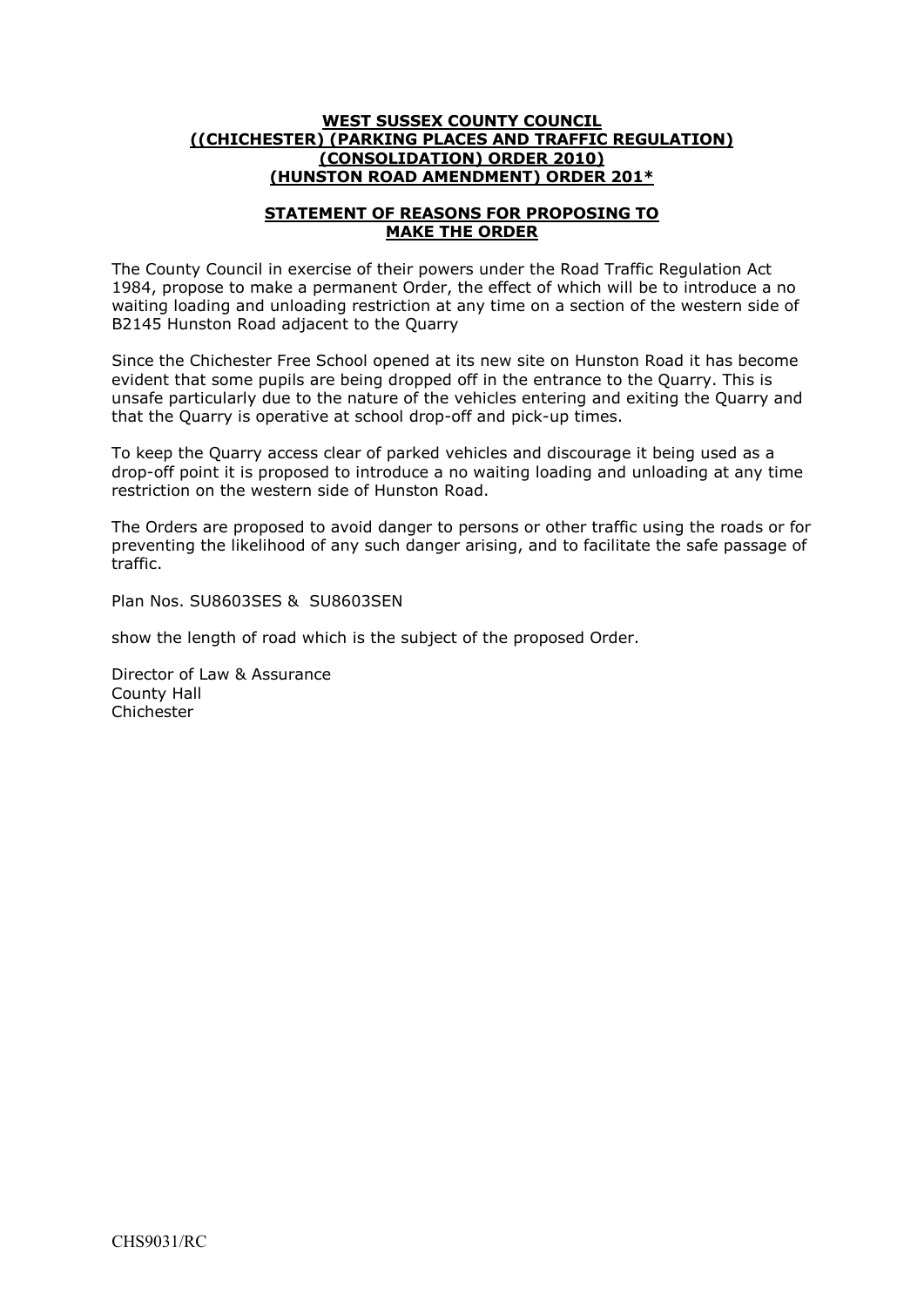#### **WEST SUSSEX COUNTY COUNCIL ((CHICHESTER DISTRICT) (PARKING PLACES & TRAFFIC REGULATION) (CONSOLIDATION) ORDER 2010) (HUNSTON ROAD AMENDMENT) ORDER 2019**

West Sussex County Council in exercise of their powers under Sections 1 (1) 2 (1) and (2), 4 (2), 45, 46, 49 and 53 and Part IV of Schedule 9 of the Road Traffic Regulation Act 1984 "the Act" as amended and of all other enabling powers and after consultation with the chief officer of police in accordance with Part III of Schedule 9 to the Act hereby make the following Order:-

- 1. This Order shall come into operation on the x day of x 2019 and may be cited as "West Sussex County Council ((Chichester District) (Parking Places and Traffic Regulation) (Consolidation) Order 2010) (Hunston Road Amendment) Order 2019."
- 2. The "West Sussex County Council (Chichester District) (Parking Places and Traffic Regulation) (Consolidation) Order 2010" is hereby amended by the insertion into it of the plan attached in the First Schedule to this Order, the deletion of the plan in the Second Schedule to this Order and the substitution of the plan attached in the Third Schedule to this Order.

### **FIRST SCHEDULE Plan to be inserted (as attached)**

SU8603NES (Sheet Issue No. 1)

## **SECOND SCHEDULE Plan to be deleted**

SU8603SEN (Sheet Issue No. 1)

# **THIRD SCHEDULE Plan to be substituted (as attached)**

SU8603SEN (Sheet Issue No. 2)

| The COMMON SEAL of WEST SUSSEX<br>COUNTY COUNCIL was hereto affixed |        |          |
|---------------------------------------------------------------------|--------|----------|
| the<br>in the presence of                                           | day of | ) (L.S.) |
| Authorised Signatory                                                |        |          |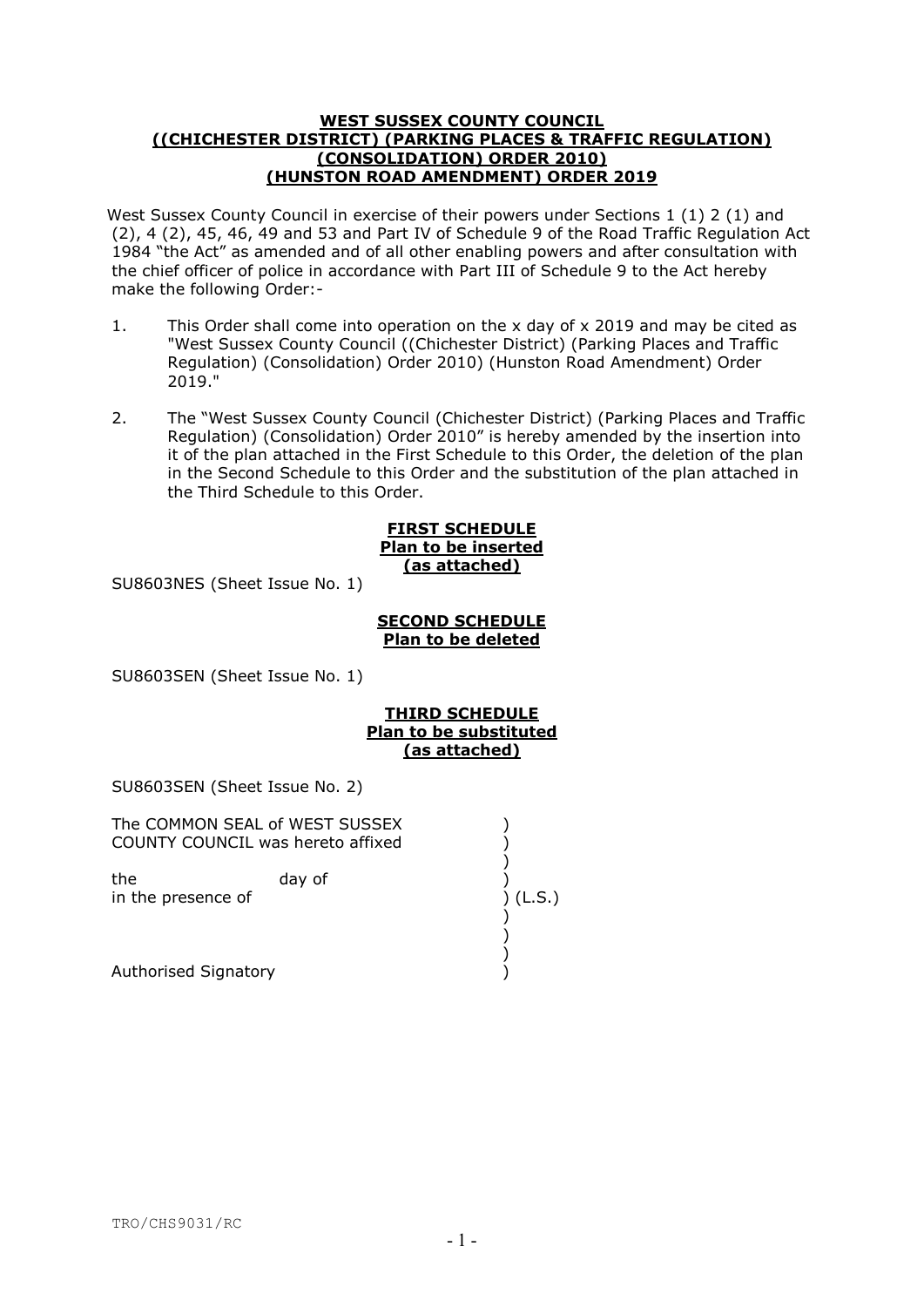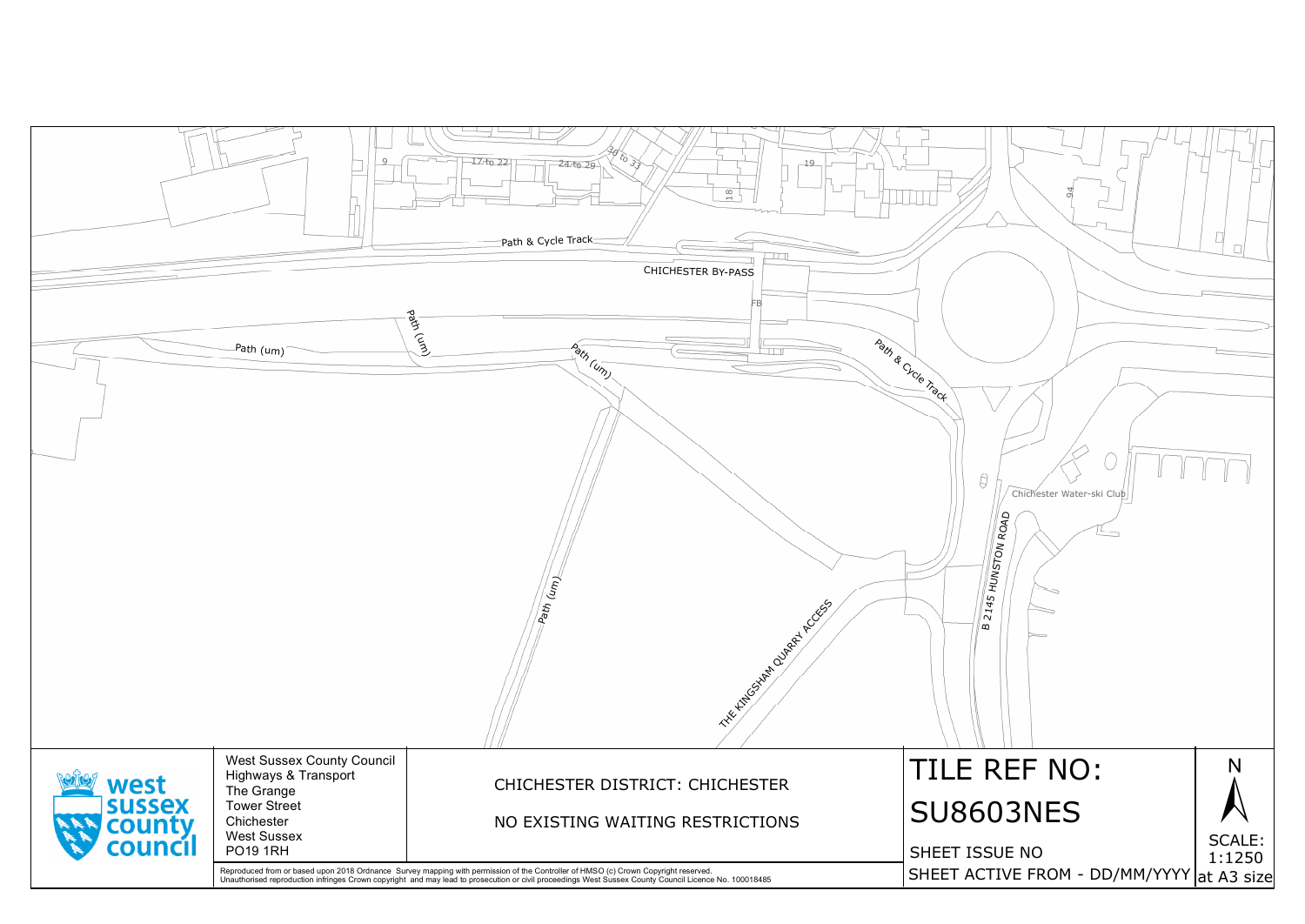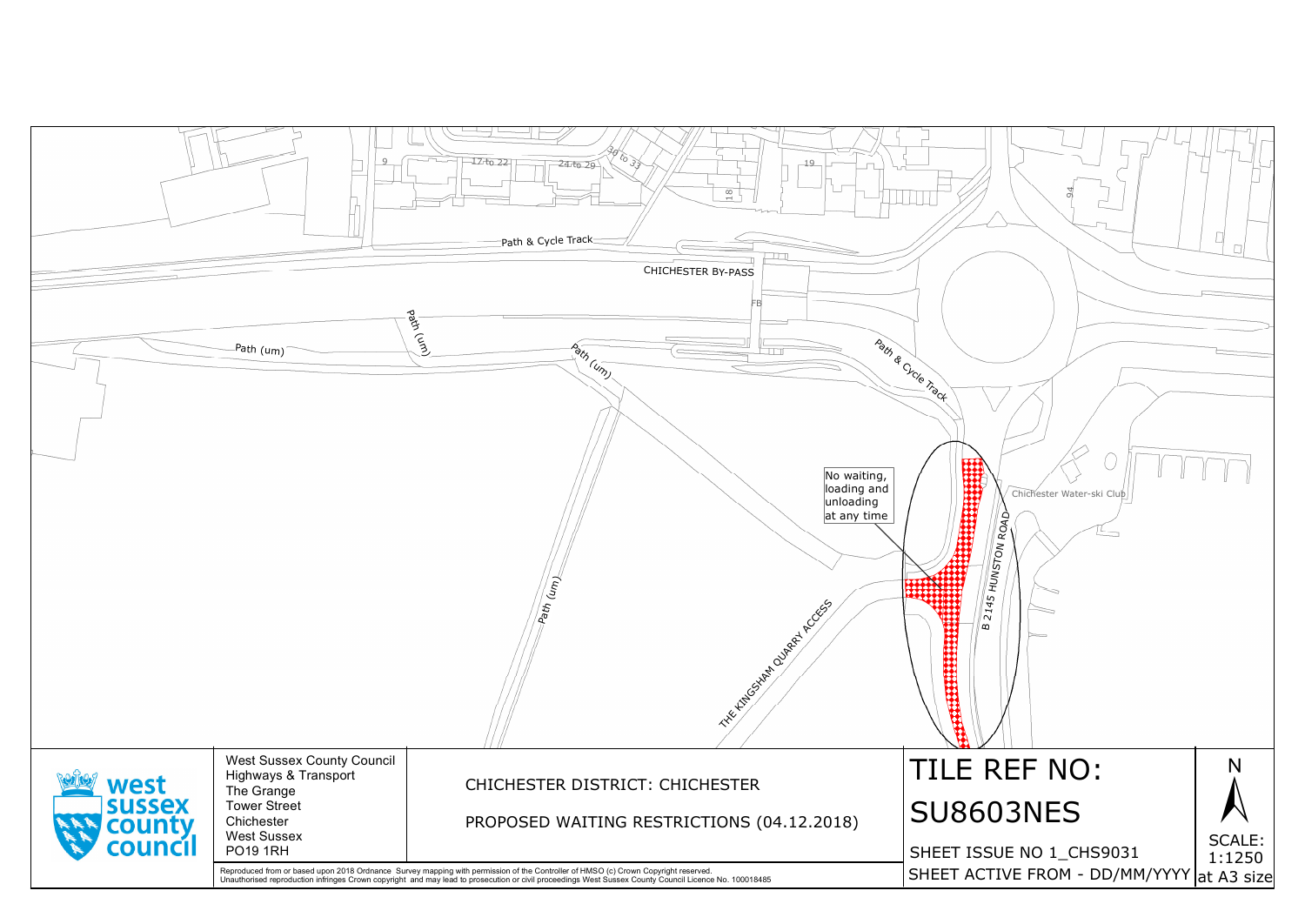